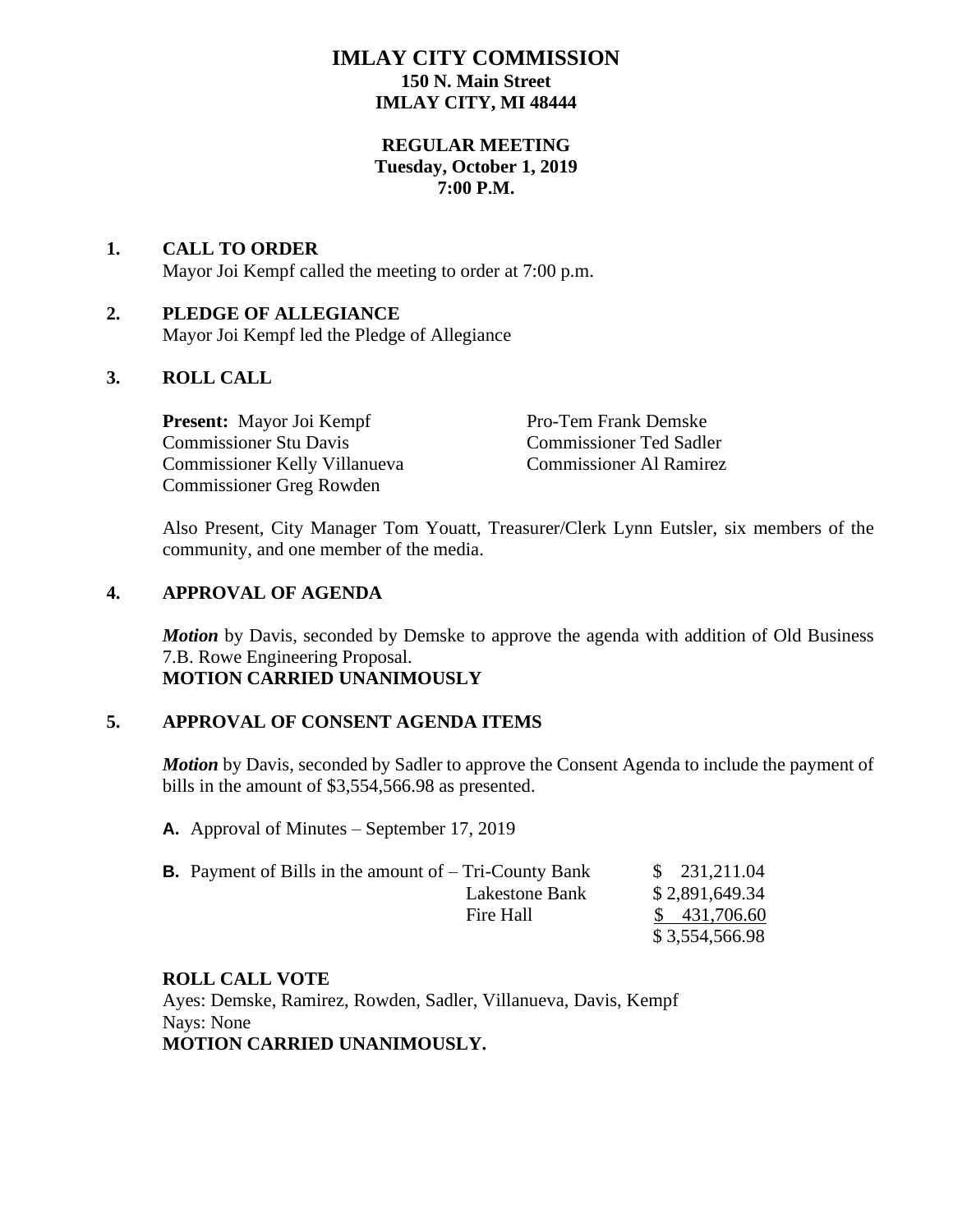# **6. CITIZENS FROM THE FLOOR**

Allen Rosenbalm - concerned over the tax abatements given to businesses. Concerned about Blight. Inquired about a Blight Community Grant.

Sharon Muir - stated that the youngest school building was 25 years old and the oldest building was 61 years old. The schools have aging structure issues and this bond will address all the needs for the next twenty years.

Eric Whitney – stated that he is very proud to live in a community that cares about the community. There is a community outreach group to drum up support for the school bond issue. Bob Tanis – questioned why the new Fire Hall was so close to Borland Road. There is no room for landscaping or curbs, etc. He also suggested in-floor heating for the Fire Hall.

# **7. OLD BUSINESS**

### **A. Spicer Group Invoice – Borland Road Water Main Extension**

*Motion* by Davis, seconded by Demske to approve payment of Spicer Group Invoice # 197976 in the amount of \$2,923.00 as presented.

### **ROLL CALL VOTE**

Ayes: Ramirez, Rowden, Sadler, Villanueva, Davis, Demske, Kempf Nays: None **MOTION CARRIED UNANIMOUSLY**

### **B. Rowe Engineering Invoice**

City Manager Youatt presented an Invoice for Rowe Engineering to Provide Construction Observation Services for the new Fire Hall – Coordinate and witness water pressure test.

*Motion* by Davis, seconded by Villanueva to approve payment to Rowe Professional Services – Invoice  $\#0091735$  – in the amount of \$512.50 as presented.

# **ROLL CALL VOTE**

Ayes: Sadler, Villanueva, Davis, Demske, Ramirez, Rowden, Kempf Nays: None **MOTION CARRIED UNANIMOUSLY**

#### **8. NEW BUSINESS**

#### **A. Bond Issue – Imlay City Schools**

Imlay City School Superintendent Stu Cameron made a presentation to the Commission in reference to the Bond Issue that will be on the November 5, 2019 Election. They completed a top to bottom facilities audit and came up with a plan without tax increases. The Bond Proposal will insure safer, smarter, and stronger school facilities.